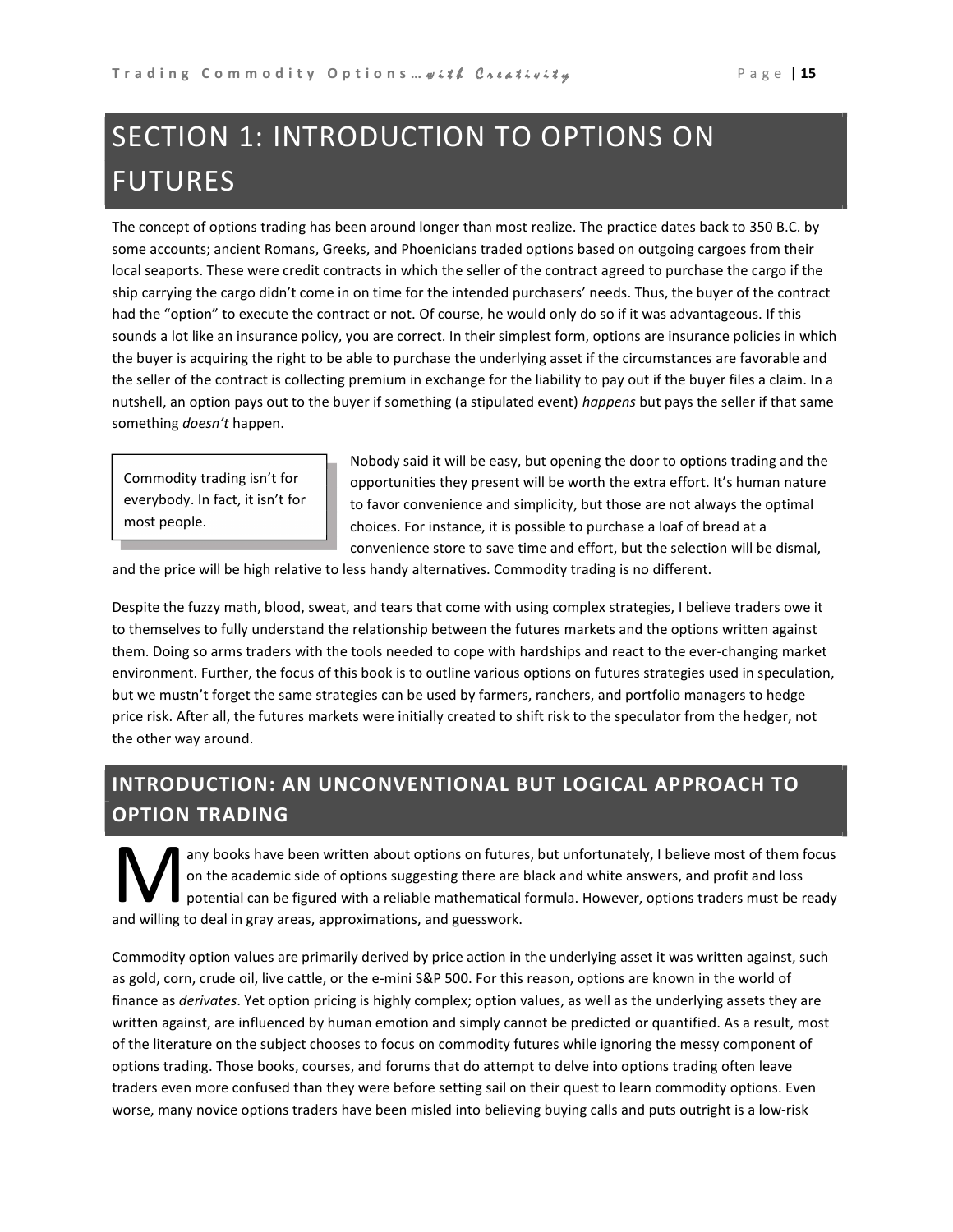venture in which making money is as simple as getting the market direction right. I hope to change that trend with this book. Trading Commodity Options with Creativity is intended to introduce the reality of options trading, which isn't always as neat and clean as many assume it to be, nor is it a place to achieve easy profits.

To be fair, writing and teaching options trading is a nearly impossible task. The subject matter can become dense and convoluted. There are an unlimited number of strategies, and each trading scenario might call for a variety of approaches; there is no clear right or wrong answer without the luxury of hindsight. Some educators attempt to oversimplify the practice of options trading while others take the opposite approach of creating overly intimidating material. I hope I can find a happy medium capable of helping traders of all types, sizes, and skill levels. Whether you have traded for decades or have yet to place your first trade, I believe I can offer an alternative perspective on how to use options to alter the landscape of the commodity markets.

The objective of this book is to introduce various options trading strategies, their advantages and disadvantages, and how to calculate risk and reward; it is not intended to be a comprehensive book on commodity trading. However, I have written other titles to meet the needs of most information seekers. Those interested in learning from the ground up should consider A Trader's First Book on Commodities; taking things a step farther into market analysis and strategy development, Higher Probability Commodity Trading is a great source (in my biased opinion). Let's get started.

#### WHERE OTHER BOOKS GO WRONG

The biggest mistake some authors make is to apply stock options theory to options on futures. It is a misguided perception to believe that an "option is an option." Although they are spelled the same and have similar

components, they are not comparable. The nature of the underlying vehicle differs greatly, causing the options to take on completely different characteristics. After all, everybody agrees that trading stocks

Stock Options  $\neq$  Commodity Options

is distinct from trading futures, so why would anybody assume that trading options on stocks is synonymous with trading options on futures? The answer is simple; the trading industry is full of career educators whose job is to provide options trading education in the form of books, newsletters, and courses. Those educators have an incentive to package stock and commodity options into the same box because it means keeping costs and efforts low, while appealing to a larger audience. Further, in the most recent decade, we've witnessed brokerages joining in on the fun. As the popularity of trading commodities has grown, stockbrokers have slowly started offering futures and options on futures trading to its customers in a limited way. These brokerages presenting clients with the ability to trade in both arenas are known as broker-dealers. Later, we will talk about whether it is a good idea for such brokerages to try to be everything to everyone, but for now, it is enough to realize commodity trading vehicles are readily available to nearly anybody with a trading account, but having access is only a small step in the process. There is a steep learning curve; even the best stock option traders will find commodity options to be a painful task without the proper acknowledgment of differences between trading instruments.

#### WHERE SOME BROKERS GO WRONG

In the same manner in which educators and broker-dealers are incentivized to ignore the unique nature of the commodity markets to increase interest and ultimately revenue, broker-dealers and conventional commodity brokerages generally shy away from encouraging its clients to trade options on futures in any manner outside traditional call and put option buying. As we will discuss in detail, this approach involves limited risk and unlimited reward to traders, which is an easier "sell" for the brokerage industry. In addition, it requires less hands-on risk management to house clients who are simply buying options outright relative to clients' trading strategies that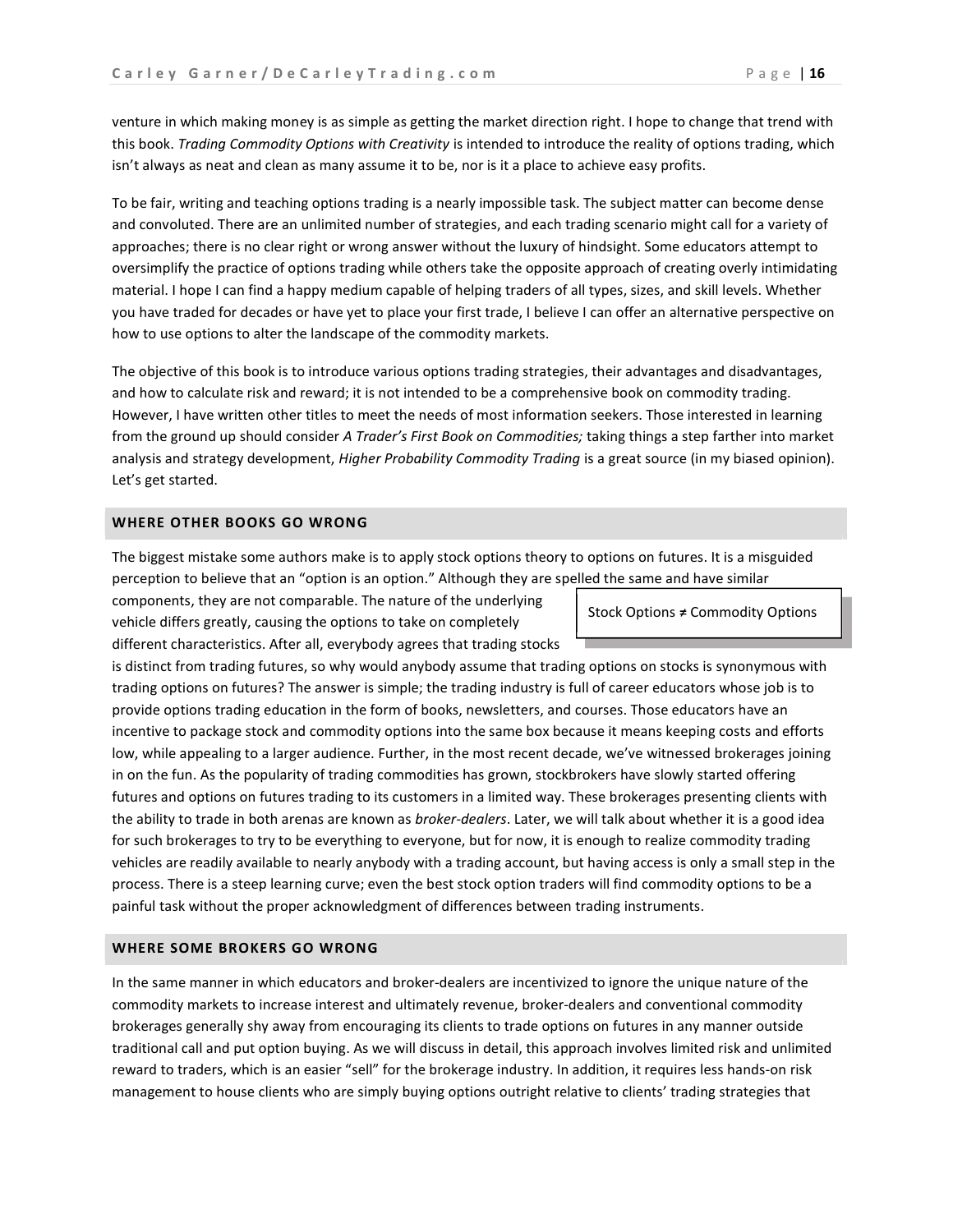involve both buying and selling of options. Most brokerages either don't allow short options trading at all or highly discourage the practice through charging shockingly high margins and other risk management limitations such as unreasonable quantity limits or requiring clients trade spreads rather than naked short options. We will cover each of these items in detail throughout the book. That said, I believe brokerages who operate with an anti-options selling agenda are denying their clients access to strategies that can greatly reduce their risk and increase their odds of success.

#### WHERE SOME INDUSTRY INSIDERS GO WRONG

In addition to the risks that options spread trading and options selling pose on a brokerage service, among brokerage employees there is a lack of interest in allocating the time and effort to commodity option education. Some are surprised to know that this includes brokers, risk managers, desk clerks, and others. Throughout my time in the commodity trading industry, I've run across numerous commodity brokers and industry professionals who make a living supporting clients' trading endeavors but barely know the difference between call and put options. Further, they have little knowledge of how they work, how to assist clients in trading short options and spreads, and how to help clients manage risk or margin in doing so. Even self-directed online traders will need a helping hand now and then; if so, they had better be trading with a proper brokerage service.

Even worse, I've run into a handful of risk managers employed at large brokerage houses and earning a relatively large salary for their risk management skills who have little or no experience in options strategies. These risk managers are often quick to forbid a trading approach they don't understand because that is the easy solution and they would prefer to not reveal their lack of skill and understanding.

Ironically, many industry representatives (brokers) are unwilling to educate themselves properly to enable an environment in which their brokerage clients have access to various options strategies and so that the brokerage firm's risk management department can sleep at night. In my opinion, this is a lazy and selfish way of doing business that doesn't have the clients' best interests in mind. As we discuss throughout this text, I firmly believe the failure to sell options either as a spread or to hedge futures positions poses more risk over the long haul than trading long options outright or futures outright. In my view, giving all brokerage clients access to such strategies is key to long-term success for the brokerage and ideally the client. Options selling and spread trading shouldn't be a strategy reserved for the highly capitalized industry insiders. Granting properly prepared retail traders permission to participate in option spreads and short option strategies levels the playing field for all involved and makes for a better trading environment beneficial for all parties.

#### WHERE TRADERS OFTEN GO WRONG

"No matter how great the talent or efforts, some things just take time. You can't produce a baby in one month by getting nine women pregnant."— Warren Buffett

Years of having a front-row seat to both big and small traders and industry professionals, experienced or green, successful or not, I have concluded that hedged options selling in some form generally performs better than options buying or outright futures trading. Despite a widespread push by brokerages for a long-only approach to options, time decay and the tendency for markets to trade sideways are often obstacles that traders can't overcome over time. That isn't to say that an options buyer or a futures

trader who happens to have impeccable timing on a venture doesn't stand to make a boatload of money, but the truth is that those types of stories are rare. A more normal outcome for option buyers is a slow and painful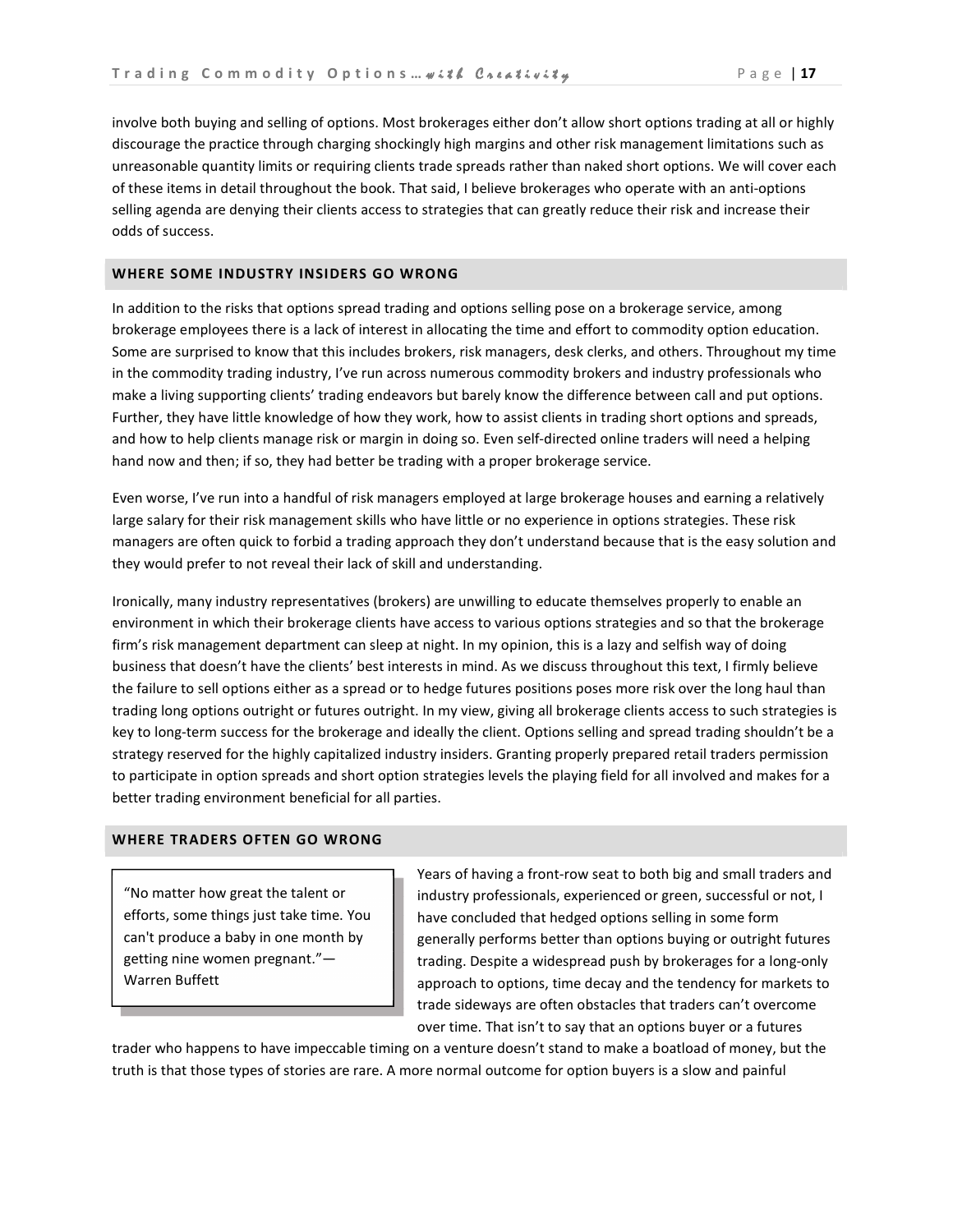depreciation of a trading account. Futures traders, on the other hand, generally aren't lucky enough to see their trading account bleed slowly; instead, they are often slapped in the face by the hand of reality.

I've concluded that perhaps the optimal trading approach will be the use of strategies capable of benefiting from the advantages posed by long options and futures, namely profit potential, while mitigating the disadvantages of time value erosion and the need for nearly perfect timing by using short options. Let's face it, we are all human and our crystal balls are generally cloudy; the more room for error a strategy allows, the better off a trader will be.

Perhaps the biggest mistake that traders make is not utilizing options to mitigate risk and volatility. Few people can enter speculative positions with perfection; despite our best efforts, we simply cannot see into the future. Thus, being savvy to the

If trading were easy, we would all quit our jobs and move to a private island.

possibilities of options trading, or combining options with futures, will come in handy for traders partaking in most strategies and time frames. Not only are options flexible trading vehicles enabling traders to adjust position risk, and even purpose, in an instant, but they are also an effective way to reduce the overall account volatility that comes with trading commodities. Simply put, if utilized correctly, options allow traders to de-leverage the futures markets and to slow trades down to a more manageable level. Yet, if used incorrectly, such as trading large quantities and abusing leverage, some option trading endeavors might be riskier than futures. Thus, having access to the tools isn't enough; they must be used properly.

I assume some readers of this book are already proficient in options strategy and terminology, but others might have intentionally avoided options trading education due to the perceived complexity. In any case, I am confident this book will deliver. For those in the latter category, I can assure you, understanding how options function isn't as overwhelming as it seems on the surface; in fact, with a little practice, it will become second nature. Unfortunately, I'm referencing the concepts, not trading results.

"If you personalize losses, you can't trade."—Bruce Kovner

I hope to be able to convey the trading strategies in this book in a clear and easily understandable manner with a comprehensive list of advantages and disadvantages for each speculative approach. Keep in mind that not all strategies are appropriate for all environments; further, not all strategies make sense for all types of traders. As humans, we are each dealing with our

own personal demons. It is just as important for a trader to choose and implement a trading plan that works well with their personality as it is correctly analyzing the markets. In this book, we discuss strategies that have the potential to return profits even if a trader's directional speculation is off course. The key to trading in the green is managing emotions and choosing a strategy conducive to keeping stress at bay.

#### BENEFITS OF TRADING OPTIONS ON FUTURES RELATIVE TO STOCK OPTIONS

Later, we will explain the benefits of trading options over futures, but I want to start by outlining the benefits of trading, not investing, in the commodity markets relative to the stock market. In other words, why traders who wish to employ speculative options strategies might be better off doing so using options on futures rather than stock options.



It should be noted that any reference to commodities or futures markets includes both futures and options on futures. Here are the primary advantages enjoyed by commodity traders:

 $\Omega$  Around the clock market access—Most commodity futures and options markets trade 23 hours per day from Sunday evening through Friday evening (or afternoon if you are on the West Coast). This gives traders the ability to play either offense or defense at nearly any time of the day as global events unfold.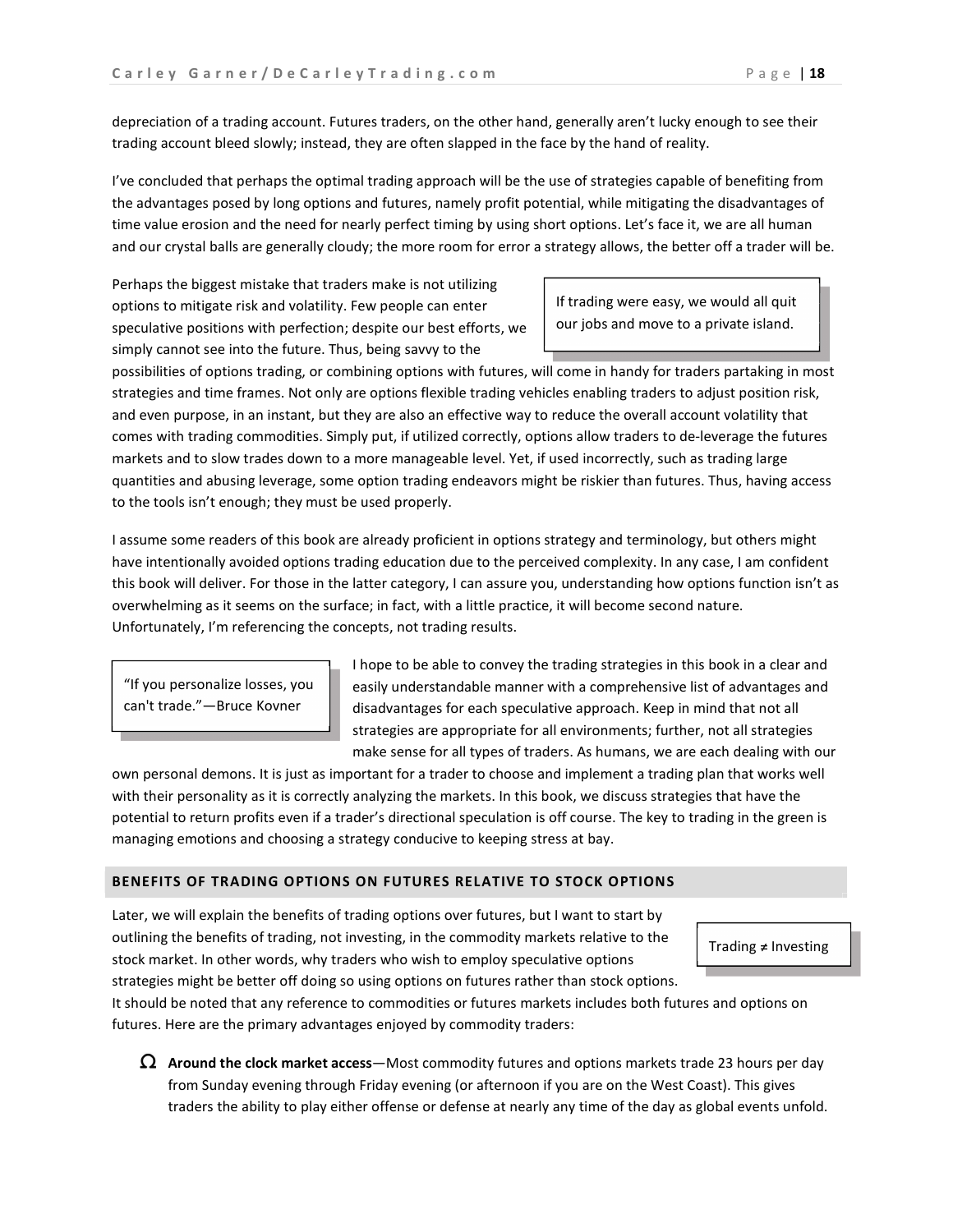Stock traders, on the other hand, are generally restricted to the open and close of the New York Stock Exchange, which is inconvenient as well as potentially costly in certain situations.

- $\Omega$  Free leverage and margin accounts—Commodity accounts of all sizes are automatically granted leverage (the freedom to trade on margin). If you are unfamiliar with leverage, it is the ability to buy and sell assets valued higher than the funds being used as collateral. Stock traders typically must apply for the privilege and are often required to have six-figure trading accounts to be granted permission; further, they are charged interest for the opportunity to use margin.
- $\Omega$  Liquidity and efficient execution—Commodity futures and options on futures are more liquid and efficient than commodity-related exchange-traded funds (ETFs). This is because most commodity market ETFs are simply pooling investor funds to buy futures contracts; fund rebalancing and administrative costs work against the effectiveness of these vehicles. The futures markets, on the other hand, are pure price speculations.
- $\, \Omega \,$  Buy or sell in any order at any time without additional rules/restrictions—Whether futures or options on futures are being traded, the instruments can be bought or sold in any order (assuming the brokerage allows option selling). This gives traders a vehicle for speculation on price declines as well as price increases.
- $\Omega$  Low account minimums—Most commodity brokerages allow traders to open an account with \$2,000 to \$5,000. These accounts are provided all the leverage and portfolio margining benefits much larger accounts enjoy. Stock traders will find the same luxuries generally require an account of \$100,000 or more.
- $\Omega$  No interest charges or borrowing fees—Unlike stock traders who are charged interest on leveraged positions, futures and options traders are granted the use of margined trading at no cost. This is because it is the exchange offering leverage, not the brokerage.
- $\Omega$  Level playing field—Futures market participants receive the same execution priority regardless of account size and volume traded; this isn't necessarily the case in stock trading. Specifically, commodity market orders are treated on a first-come, first-serve basis by the exchange's electronic trade-matching software.
- $\Omega$  Favorable tax treatment—Regardless of the length of time a trade is held, futures and options traders enjoy a lower tax rate than most stock traders face. Gains are taxed at a 60%/40% blend between longterm and short-term capital gains. Also, commodity traders need only to report a single figure to the IRS to declare profits or losses. There is no need to report each trade; this makes for a more convenient tax filing.
- $\Omega$  Excitement—There is nothing like being on the right, or wrong, side of a futures or options trade. Depending on the trading strategy and amount of aggression being employed, profits and losses can be substantial. This is exciting at times but torturous at other times. Nevertheless, the potential for outsized profits keeps traders interested. I once witnessed a trader take a \$10,000 account to about half of a million dollars in a few weeks during the stock market collapse of 2008; unfortunately, in time the same trader gave all the money back plus some.

#### FACTORING IN COMMISSION

Transaction costs can vary widely depending on factors such as the chosen brokerage firm, the level of service requested, trading volume, trading strategy, and account size. Because there is such a broad range in commission paid, for the sake of simplicity, I have opted to leave commission out of the calculations throughout this book. Of course, in the real world, there are costs to executing trades.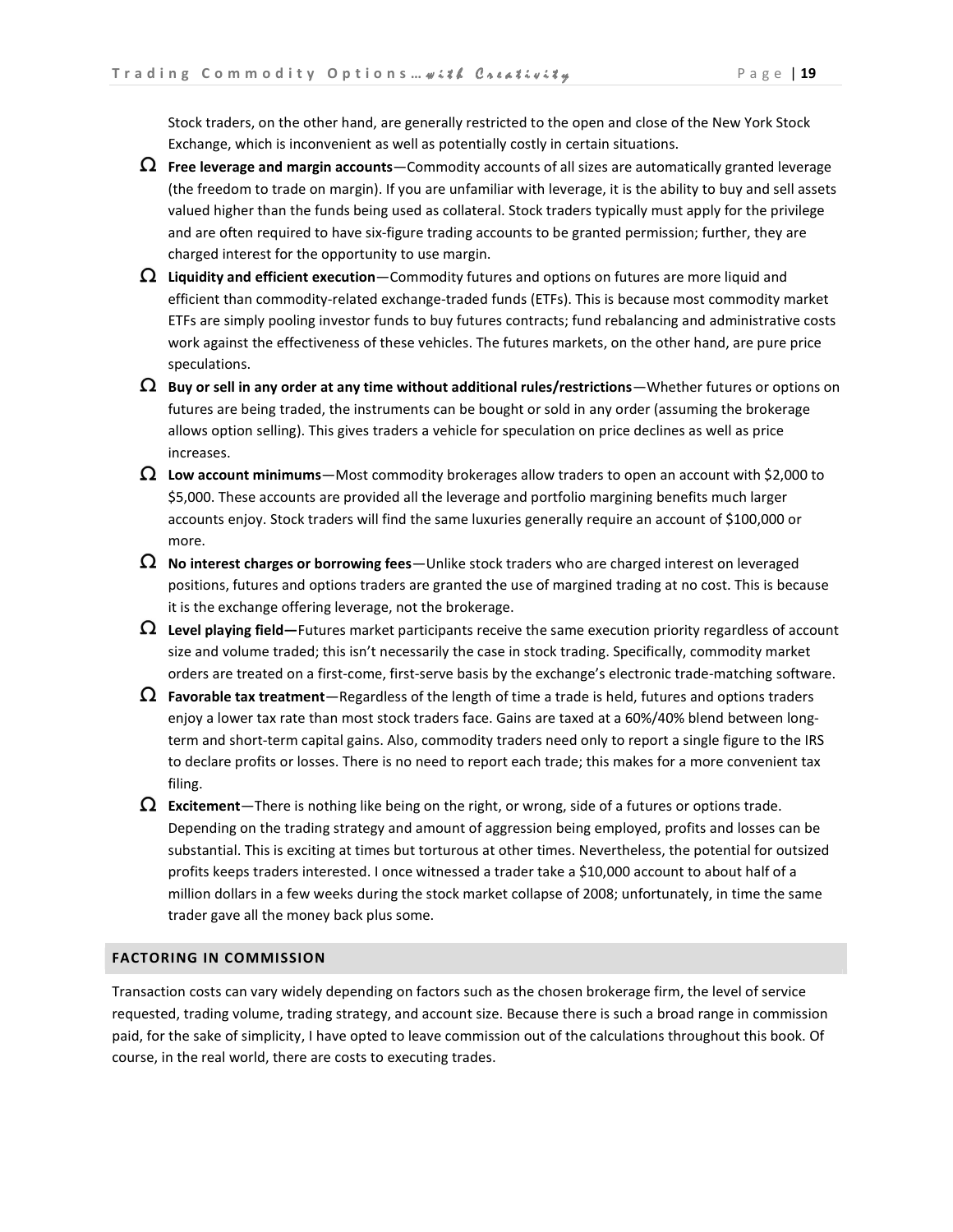On top of the commission charged, the exchange also requires that a fee be paid on every option or futures contract executed. These are known as exchange fees and are non-negotiable and are somewhat substantial unless you have deep-enough pockets to purchase a seat on the exchange, but that isn't feasible for most retail traders. However, if you are a sizable player, your brokerage firm may absorb some or all the fees for you. This doesn't mean that the fees don't have to be paid; it simply means that your broker is using part of the commission charged to you to pay the exchange fee. If this is the case, the brokerage is said to be quoting an all-inclusive rate. We will talk more about the smoke and mirrors that come with commission quoting later; for now, just understand that the examples we discuss in this book will not consider transaction costs.

It is no secret that US futures exchanges have a great business model. Each commodity market has a different fee structure. The exchange fees for most products are \$1.00 to \$2.00 per side, or \$2.00 to \$4.00 round turn. If you are unfamiliar with the term, round turn refers to both getting in and out of a position. In some instances, you will hear it called a round trip because it covers a trip around the market. The exchange fee for options is generally less than that of futures. For instance, e-mini S&P 500 futures traders face a charge of \$1.18 per side (\$2.36 round turn) but an e-mini S&P 500 options trader is subject to a mere 55 cents per side in exchange fees (\$1.10 round turn). Again, this is the exchange fee, not the commission. Thus, if your broker is charging you \$5.00 round turn plus standard exchange fees, the total cost of an e-mini S&P 500 futures contract would be nearing \$8.00. Similarly, if a discount brokerage is charging you an all-inclusive rate of \$4.00, the brokerage is allocating over half of that toward exchange fees (and that doesn't even consider the clearing fee the brokerage pays in addition to the client's exchange fee). As you can see, discount brokerages operate on thin profit margins; as a result, they cut some dangerous corners. In this business, you will always get what you pay for. Again, we will get into more detail later in the book.

Regardless of what your transaction costs are, for every option purchased, the commission and fees add to the cost; for every option sold, the commission and fees subtract from the amount collected. While the examples contained in this text do not include transaction costs in the calculations due to the diverse nature of available rates, I will remind you throughout the book to include commission and fees into your figures.

#### WHY TRADE OPTIONS RATHER THAN FUTURES?

Traders interested in venturing into commodities often ask whether they should trade options or futures. My answer is always the same: Options are a versatile tool enabling traders to create an unlimited number of strategies to match their needs and comfort level; futures traders are not afforded these luxuries. Even if the chosen speculative vehicle is futures, I believe options should be used to hedge the risk.

The options markets enable creative traders to build strategies that can be used to express any opinion they might have on price with adjustable degrees of risk and reward. For instance, options traders can construct strategies intended to make money if nothing out of the ordinary happens. Or they can be highly directional plays, but with substantial risk buffers. Here are a few distinct benefits to options trading relative to trading futures outright:

- $\Omega$  Flexibility—The use of various option types, strike prices, and expirations allows pin-pointed speculations.
- $\Omega$  Less volatility—Position and account profits and losses will move less, providing traders with a smoother experience.
- $\Omega$  Room for error—Option spread traders or premium collectors don't have to have perfect timing or price speculation.